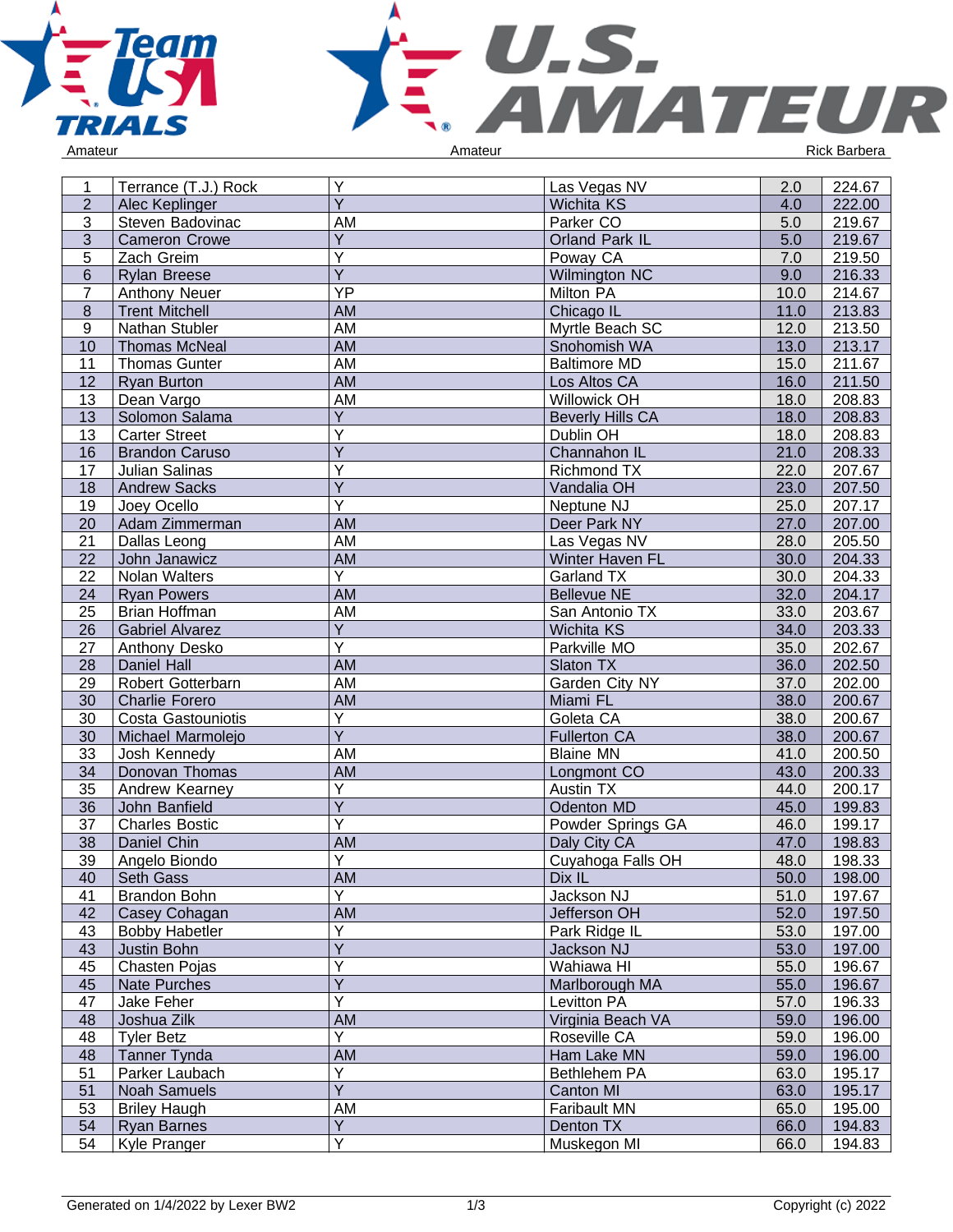



| 56  | <b>Perry Crowell</b>   | AM                      | Saint Clair Shores MI  | 68.0  | 194.67 |
|-----|------------------------|-------------------------|------------------------|-------|--------|
| 57  | William Jones          | Y                       | Anoka MN               | 69.0  | 193.17 |
| 58  | Quentin Alexander      | $\overline{Y}$          | <b>Bradenton FL</b>    | 70.0  | 192.83 |
| 58  | <b>Bryan Eaton</b>     | AM                      | <b>Wyoming MI</b>      | 70.0  | 192.83 |
| 60  | <b>Brandon Bonta</b>   | Y                       | Wichita KS             | 72.0  | 192.50 |
| 61  | Andrew Guba            | $\overline{\mathsf{Y}}$ | Las Vegas NV           | 73.0  | 192.33 |
| 61  | Andres Baculi          | <b>AM</b>               | <b>Grand Rapids MI</b> | 73.0  | 192.33 |
| 63  | Todd Pizanowski        | AM                      | Marion IL              | 75.0  | 191.83 |
| 64  | Andru Blaney           | $\overline{Y}$          | Indian Head MD         | 76.0  | 191.67 |
| 65  | Darin Bloomquist       | AM                      | Rhinelander WI         | 77.0  | 190.83 |
| 66  | <b>James Stewart</b>   | $\overline{Y}$          | Roscoe IL              | 79.0  | 190.17 |
| 67  | Ryan Mitskavich        | AM                      | DuBois PA              | 80.0  | 189.33 |
| 68  | Eric Jones             | $\overline{Y}$          | Edmond OK              | 82.0  | 188.00 |
| 68  | Joseph Justinger       | $\overline{\mathsf{Y}}$ | Painesville OH         | 82.0  | 188.00 |
| 68  | Ashton Yamasaki        | $\overline{\mathsf{Y}}$ | Portland OR            | 82.0  | 188.00 |
| 71  | <b>Cerell Cardines</b> | AM                      | Las Vegas NV           | 85.0  | 187.50 |
| 71  | Cayleb Carey           | Y                       | Hobart IN              | 85.0  | 187.50 |
| 73  | Justin Aboud           | Υ                       | San Jose CA            | 87.0  | 187.33 |
| 74  | Joshua Green           | $\overline{\mathsf{Y}}$ | Baton Rouge LA         | 88.0  | 187.17 |
| 75  | <b>CJ Petrin</b>       | Y                       | Chattanooga TN         | 90.0  | 185.83 |
| 76  | <b>Tyler Keller</b>    | $\overline{Y}$          | <b>Hialeah FL</b>      | 91.0  | 185.17 |
| 77  | Christopher McMillan   | AM                      | <b>Buffalo NY</b>      | 92.0  | 184.83 |
| 78  | Michael Harmon Jr      | Y                       | Rockledge FL           | 93.0  | 183.33 |
| 79  | Trey Thompson          | $\overline{\mathsf{Y}}$ | Lake Wales FL          | 94.0  | 183.17 |
| 79  | Thomas Burns Jr        | $\overline{Y}$          | Voorhees NJ            | 94.0  | 183.17 |
| 81  | Leonard Peach          | AM                      | Bend OR                | 96.0  | 183.00 |
| 82  | <b>Jayson Palacios</b> | AM                      | <b>Wichita KS</b>      | 97.0  | 182.67 |
| 83  | Brian DeLuisa-Anderson | Υ                       | Gladstone OR           | 98.0  | 182.50 |
| 84  | <b>Timothy Smith</b>   | AM                      | Las Vegas NV           | 99.0  | 182.33 |
| 85  | Isaac Erickson         | Υ                       | Lititz PA              | 100.0 | 181.83 |
| 86  | Devin Dowdle           | $\overline{Y}$          | Pelham AL              | 101.0 | 181.33 |
| 87  | Sebastian Beth         | $\overline{\mathsf{Y}}$ | Sturtevant WI          | 102.0 | 181.17 |
| 87  | <b>Chris Hefner</b>    | <b>AM</b>               | <b>Fullerton CA</b>    | 102.0 | 181.17 |
| 89  | Jerry Jennings         | AM                      | Yakima WA              | 104.0 | 180.50 |
| 89  | <b>Garrett Lee</b>     | $\overline{Y}$          | Montebello CA          | 104.0 | 180.50 |
| 91  | <b>Brendan Carney</b>  | Υ                       | Oviedo FL              | 106.0 | 180.33 |
| 92  | Jace Goedel            | Y                       | Saint Francis MN       | 108.0 | 180.17 |
| 93  | <b>Garrett Andrus</b>  | Y                       | Austin TX              | 109.0 | 179.83 |
| 93  | <b>EJ Baradas</b>      | <b>AM</b>               | Roseville CA           | 109.0 | 179.83 |
| 93  | <b>Shane Matthews</b>  | <u>AM</u>               | Hamilton NJ            | 109.0 | 179.83 |
| 96  | Joshua Baumstark       | $\overline{Y}$          | Chicago IL             | 113.0 | 179.50 |
| 97  | Jorell Morris          | $\overline{\mathsf{Y}}$ | Pinole CA              | 115.0 | 179.00 |
| 98  | Duncan Whitaker        | <b>AM</b>               | Poulsbo WA             | 116.0 | 178.17 |
| 99  | Dylan Hanson           | AM                      | Maple Grove MN         | 117.0 | 178.00 |
| 100 | Allex Zieg             | $\overline{Y}$          | Placentia CA           | 118.0 | 177.83 |
| 101 | <b>Harley Shene</b>    | Y                       | San Jose CA            | 119.0 | 177.67 |
| 101 | Silas Lira             | $\overline{\mathsf{Y}}$ | Tampa FL               | 119.0 | 177.67 |
| 103 | Joshua Collins         | $\overline{Y}$          | Davenport IA           | 121.0 | 177.33 |
| 104 | <b>Chris Myers</b>     | <b>AM</b>               | Fremont NE             | 122.0 | 176.50 |
| 104 | Anthony Mastroianni    | $\overline{Y}$          | Brooklyn NY            | 122.0 | 176.50 |
| 106 | <b>Brendan Holl</b>    | AM                      | Sauk City WI           | 124.0 | 175.33 |
| 107 | Alex Peglow            | AM                      | Pewaukee WI            | 125.0 | 175.00 |
| 107 | Samuel Northam         | AM                      | Roseville CA           | 125.0 | 175.00 |
| 107 | Matthew Lennox         | Y                       | Mount Vernon WA        | 125.0 | 175.00 |
| 110 | <b>Cody Stevens</b>    | $\overline{Y}$          | Miami FL               | 128.0 | 174.67 |